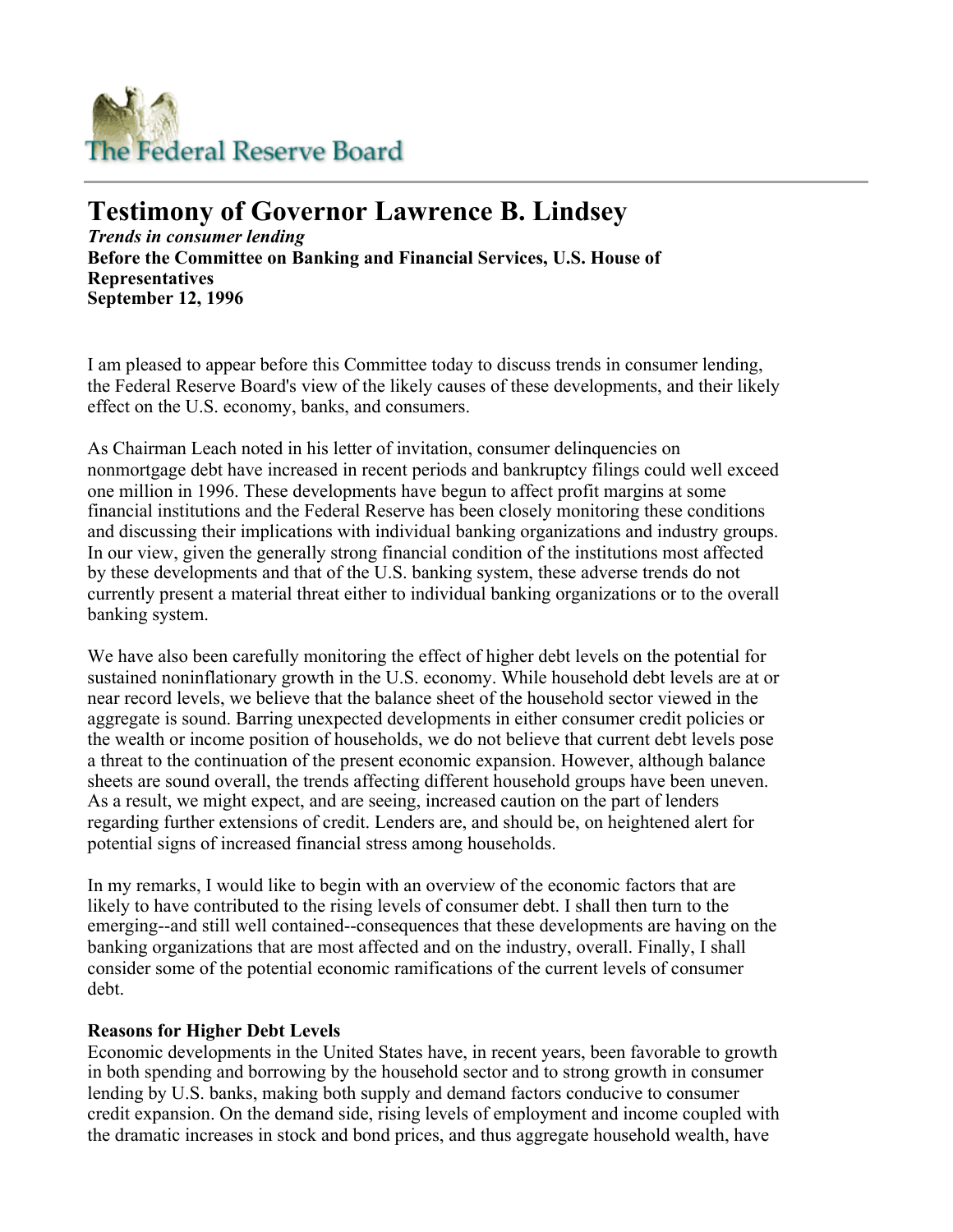led to both a greater ability and a greater willingness of consumers to spend.

During this same time period, rates and fees on consumer financing products have been coming down. For example, average credit card rates which stood at about 18 1/4 percent in late 1991 declined to less than 15 1/2 percent by May of this year. At the same time, annual fees on credit cards were dropped by many institutions. In addition, declining residential mortgage rates throughout most of this interval contributed to a significant reduction in monthly payments on such debts. The relatively low mortgage rates of the early 1990s precipitated a refinancing boom that allowed many consumers to reduce significantly their monthly mortgage obligations and to pay down higher cost consumer debt.

Combined, these generally favorable developments have given consumers the confidence and financial foundation to incur additional debt in order to finance major purchases. The net effect is that we have increased our spending faster than we have increased our income. Since the second quarter of 1991, when the present expansion began, real per capita disposable personal income has risen \$1264, while real per capita expenditures have gone up \$1389. Essentially, for every \$1.00 our income has gone up, we've spent \$1.10. This extra spending has been particularly concentrated among big ticket items, what economists call "durables". While real spending per capita has risen about 8.5 percent overall, real per capita spending on durables has risen more than three times as fast (27.3 percent). It is not unusual for consumers to borrow to finance these durable purchases. High rates of durable purchases and consumer confidence usually occur during business cycle expansions. So, much of the higher level of consumer debt could be attributed to acquiring additional assets, a normal development at this stage of the business cycle.

The growth in nonmortgage consumer debt has been particularly robust in the past two to three years. As the economy emerged from recession in 1991, growth in nonmortgage consumer debt was much slower than typical, reflecting sluggish spending on durable goods and lingering fears about long-term layoffs and other threats to job security. However, by 1994, consumer confidence had recovered considerably and demand for autos and other durable goods had strengthened. Nonmortgage consumer debt grew about 15 percent that year and the next. Revolving credit--primarily credit card debt--has been, by far, the fastest growing component of consumer debt, averaging annual increases of 20 percent over the past two years.

In part, the rapid rise in credit card debt is part of a long-standing trend. In 1977, when first reported separately to the Federal Reserve, revolving debt of U.S. consumers totaled \$30 billion, or 14 percent of all consumer debt. In July of this year, the amount outstanding was \$454 billion (preliminary), or nearly 40 percent of the total. Some surveys show that 80 percent of U.S. households now have at least one credit card. In addition, some of the increase in consumer debt is merely a reflection of the greater prevalence of convenience use of credit cards as a substitute for cash or check payment. Convenience users typically pay their card balances in full each month. The increased convenience use of credit cards has been reinforced in recent years by a variety of incentives, such as the availability of frequent flier miles. But the Federal Reserve's Survey of Consumer Finances suggests that the convenience share of outstanding credit card debt, defined as credit extended to people who always pay their credit card bills each month, has not risen markedly in recent years, and still accounts only for roughly one dollar in seven of aggregate credit card debt.

The particularly rapid growth in the demand for unsecured credit coupled with changes in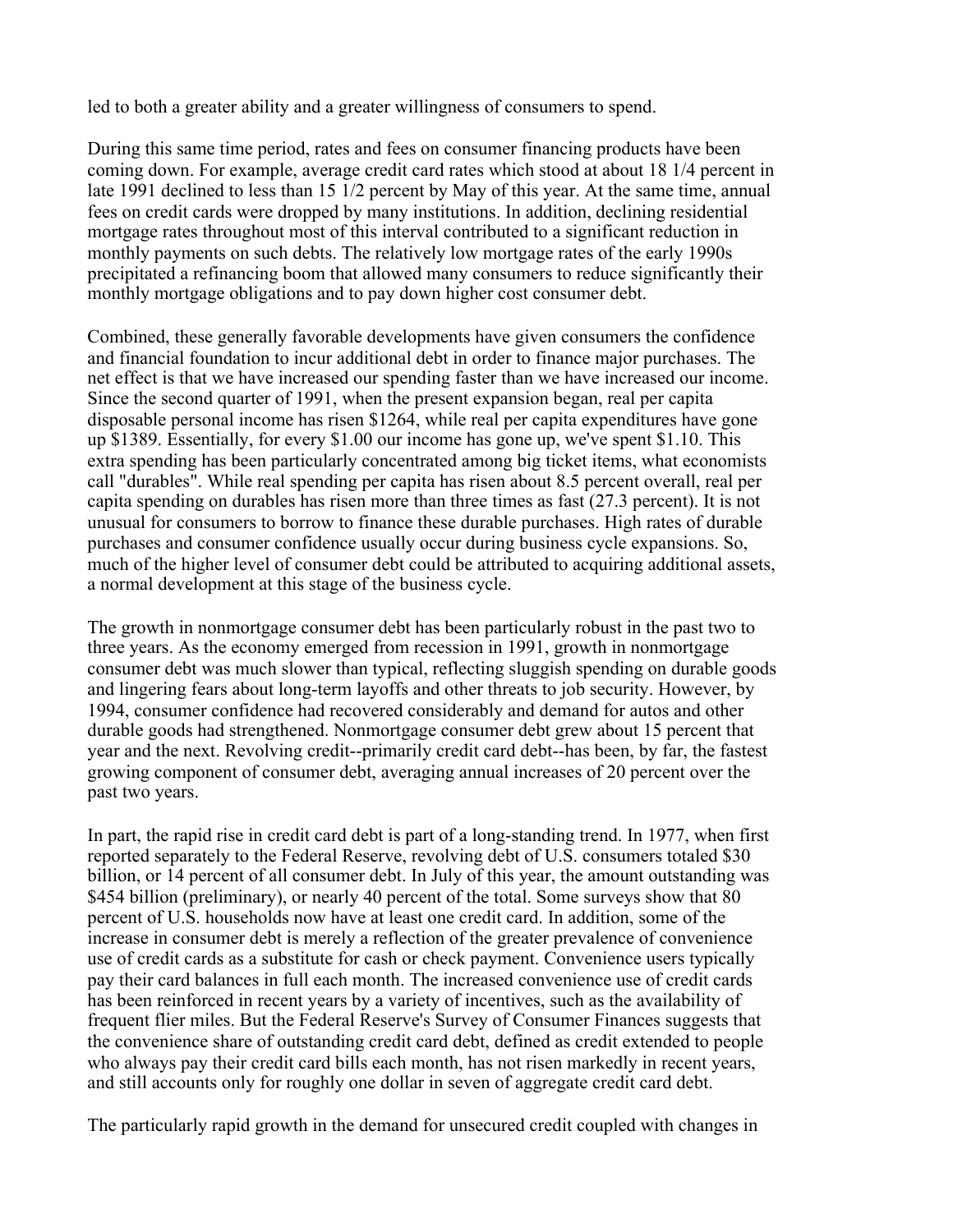both legal and social attitudes raises another potential, albeit disturbing, factor affecting demand: the increased incidence of personal bankruptcy. Late last month, the American Bankruptcy Institute reported that personal bankruptcy filings in the second quarter neared the 300,000 mark, and had exceeded one million in the previous twelve months for the first time in history. On the basis of available information, it is hard to refute the observation of Sam Gerdano, the head of the Institute, that "Today's bankruptcy boom is the natural result of three years of sustained consumer spending increases that far outpaced income growth in an era of greater social acceptance of bankruptcy."

A recent survey of the causes of consumer bankruptcy by VISA indicated that being overextended was the most commonly cited reason. Interestingly, it exceeded event-specific reasons such as medical emergencies, unemployment, and divorce.

While rising levels of consumer debt may be contributing to the climb in bankruptcies, bankruptcy law may also be contributing to rising debt levels. Several factors are said to be contributing to higher rates of personal bankruptcy, including greater social acceptability of the practice, changes in law that have made bankruptcy less onerous for individuals, and increased advertising by bankruptcy attorneys. To the extent that bankruptcy is perceived by consumers as an easier option, the demand for credit, and particularly the willingness to take on high levels of credit, is enhanced. With the consequences of bankruptcy reduced, individuals, other things equal, may be more willing to borrow than would otherwise be the case. One may not wish to foreclose the possibility of renewed credit access to those who have been forced by uncontrollable circumstances to seek the protection of bankruptcy, but it should be recognized that undue generosity on this score only encourages greater use of the bankruptcy remedy and consequent chargeoffs.

In sum, a variety of macroeconomic and socioeconomic factors have contributed to the rise in the demand for consumer credit. The lower cost of credit is certainly a factor. Higher income and wealth, and the consequent increase in consumer confidence have increased the willingness to both spend and borrow. A long-term trend toward greater willingness to use household debt, particularly credit card debt, has also played a factor. The reduced consequences of personal bankruptcy may also have played a role.

Accompanying the increase in demand for consumer credit have been developments on the supply side of the market. As a percent of total bank loans, consumer debt (including mortgages) has been increasing steadily for some time--from 33 percent of total bank loans in 1980 to roughly 40 percent five years ago and about 44 percent today. Credit card debt has been a particularly fast growing segment of bank portfolios. Since late in 1991, credit card debt has risen about twice as fast as total loans. If one adds back estimates of the outstanding securitized credit card debt of banks, such credit has risen almost three times as fast as total loans at banks.

The industry's total increase in credit card loans has been supported by the aggressive marketing of some banks. Marketing campaigns typically involve broad-based, regional or nationwide solicitations and often include pre-approved lines of credit based on the results of "credit scoring" models that statistically evaluate an individual's creditworthiness. Credit scoring and computer-based statistical evaluation have sharply lowered the cost of making a decision to extend credit. This has greatly facilitated the mass marketing of credit to individuals who are not bank customers and who live outside banks' traditional service areas.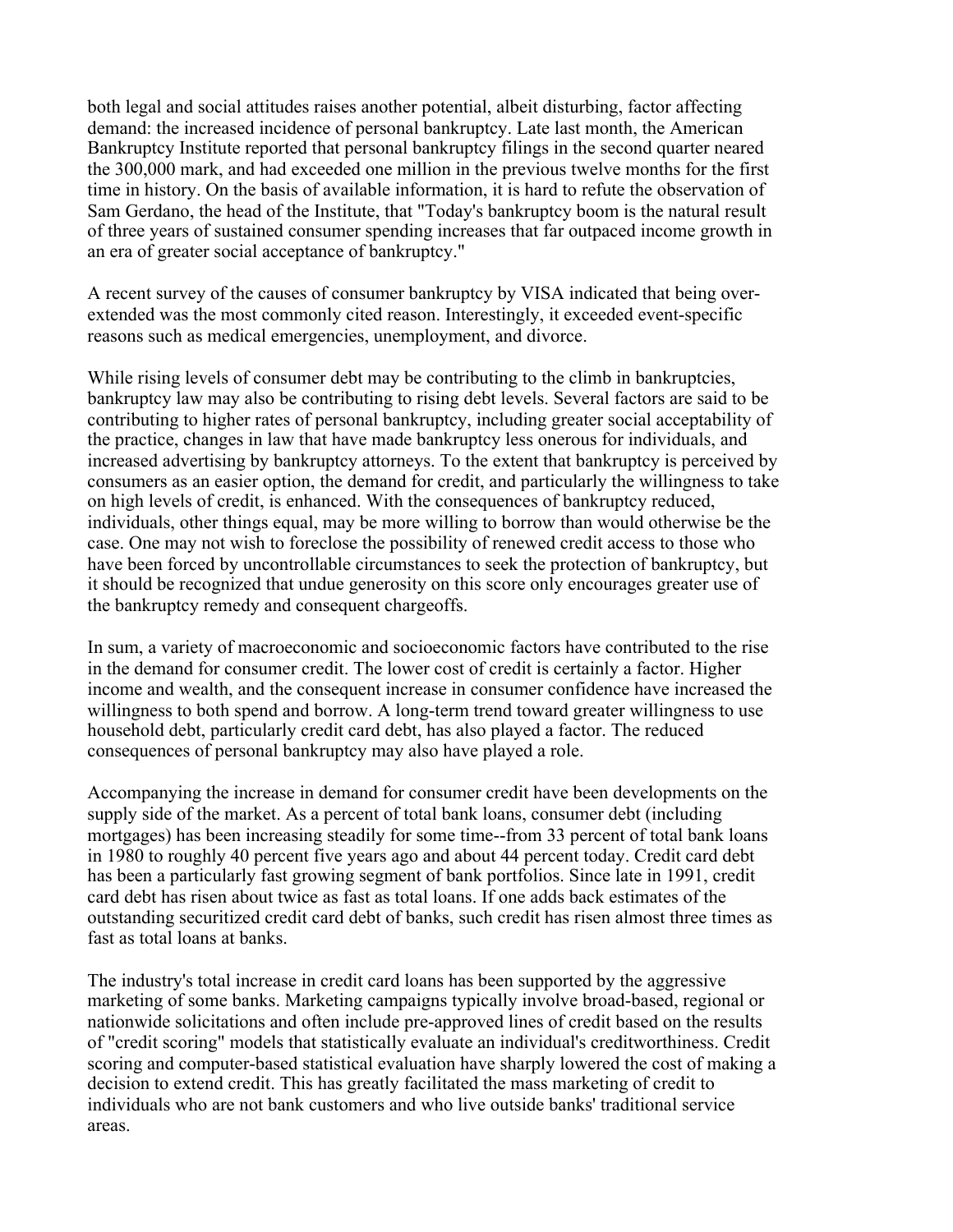In addition, banks' success in securitizing consumer debt instruments for resale in capital markets has increased both their willingness and their ability to make such loans. Securitization and credit scoring have necessitated heavy investments in the technological infrastructure needed to evaluate, originate, and effectively manage such credits.

In turn, this has changed the cost structure of the industry to favor an expansion of volume in order to exploit scale economies. Major competitors have increasingly used special promotions offering reduced fees and rates to obtain market share and maximize the scale economies of their operations. Some have also been willing to take on greater risk in the interest of increasing loan volumes. Such competitive zeal all too often attracts weak or otherwise marginal borrowers. The resultant adverse selection of credit risks has contributed to a decline in asset quality at some banks.

While these problems have eroded returns at individual institutions, a critical factor that continues to contribute to the emphasis on such lending has been the significant, overall long-term profitability of the credit card business. This is not irrelevant for a banking system whose largest institutions had been under earnings pressure through much of the 1980s due to their exposures to developing countries, energy sector borrowers, and commercial real estate markets. Thus, both supply and demand factors help explain the increase in the levels of consumer debt that we have recently experienced.

#### **Effect on the Banking Sector**

One indication of the profitability of credit card lending can be seen in analyzing the socalled credit card banks (defined to include banks with more than \$1 billion in assets and with credit card balances comprising more than 50 percent of total assets). For various legal, tax, and operating reasons, most large banking organizations find it convenient to establish such banks, separate from their other operations, as a vehicle for booking most, if not all, of their credit card loans. These roughly thirty entities most recently reported an average annualized return on assets for the second quarter of 2 percent, compared with a 1.3 percent quarterly return for all insured commercial banks. While credit card banks remained more profitable than other banks, their profitability has declined a good bit in recent years owing to heightened competition and the erosion of credit quality. Credit card banks also maintain average equity to asset and loan loss reserves to total loan ratios well above industry averages.

The strong earnings profiles of the credit card banks, and their associated capital and reserve allocations, are reflections of the risks associated with this form of lending. Higher risk and higher return go hand-in-hand, and the higher capital and reserves associated with this form of credit are required to balance the risk. Put another way, lenders active in the credit card business are conscious of higher potential loss rates and expect returns that will fully absorb these losses and still provide an adequate profit margin. They also are aware of the necessity to take steps to ensure that the variance in returns on these loans does not create significant solvency concerns for their organizations.

Generally speaking, delinquency rates on nonmortgage consumer loans have been trending up for the past year, with some of the increase in delinquency rates merely the result of the "seasoning" of recently underwritten loans, a typical pattern. However, for credit cards, the widely followed statistics of the American Bankers Association show that the *number* of delinquent accounts is historically high. The more comprehensive figures from the official bank call reports based on the *dollar* volumes of loan balances, however, show a much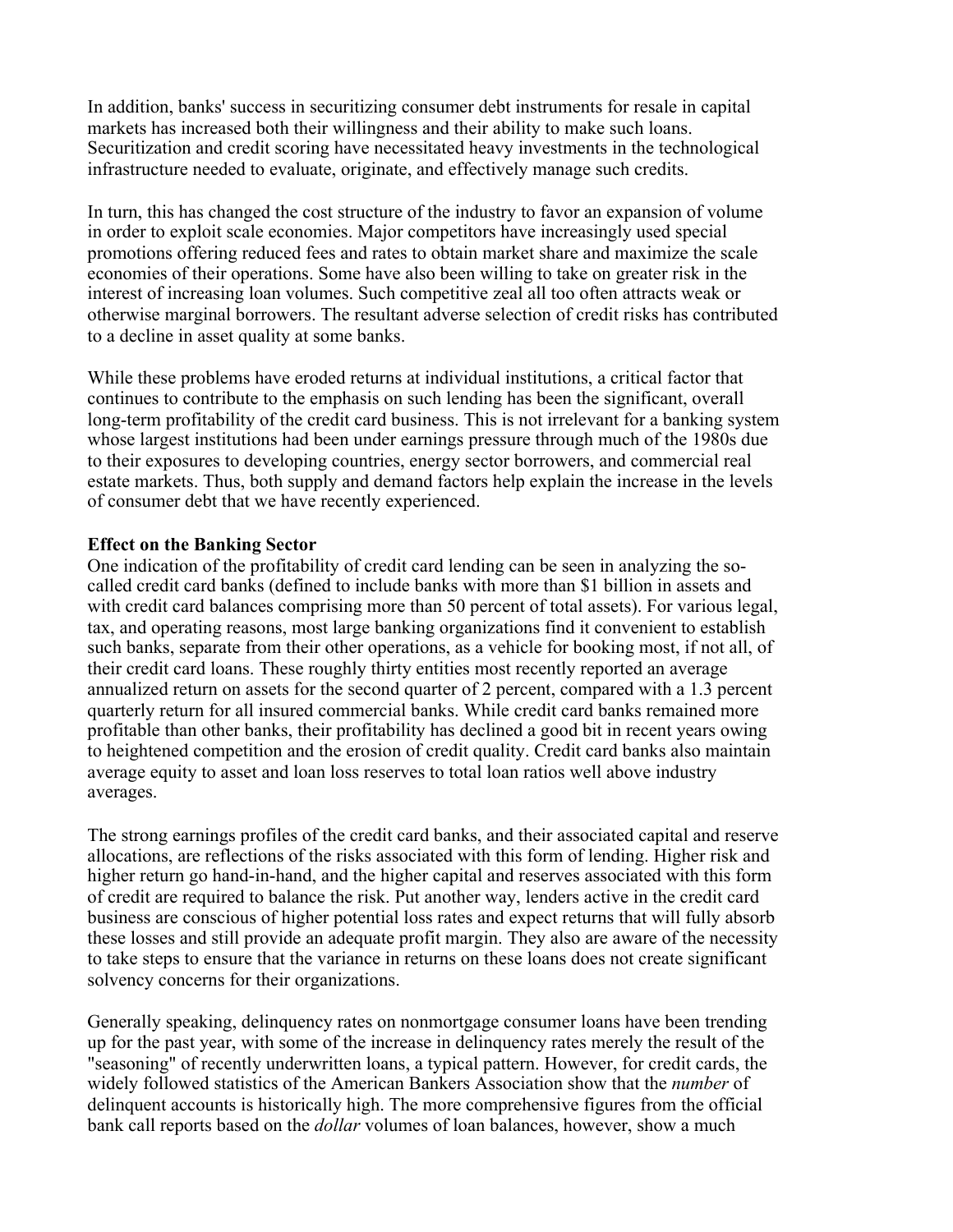milder upturn in delinquencies--but still one warranting our attention.

Recently, our supervisory activities, surveys of examiners, and discussions with bankers all have supported the view that banks are recognizing weaknesses in the consumer lending market and are actively adjusting their underwriting and monitoring procedures for these loans. Some banks have also increased their levels of reserves for these loans in recent months.

Since March 1995, the Federal Reserve has also been conducting a quarterly survey of its most senior examiners to track their assessments of conditions in the banking market, including their assessments of any changes in lending terms and conditions for consumer loans. To supplement these surveys, regular discussions are conducted with bankers and supervisory officials at the Reserve Banks to ascertain their opinions on current lending conditions. In the most recent Federal Reserve Senior Loan Officer Survey, nearly half of the respondent banks, on net, had tightened underwriting standards for approving new credit card applications, up from about a quarter in the two previous surveys. More broadly, the proportion of respondents *less* willing to make consumer installment loans slightly exceeded the proportion that was *more* willing to lend, for the first time since 1991. Such a revisiting of current credit standards and practices seems well considered, given the length of the current period of economic expansion and the signs of weakness in some elements of consumer finances such as rising delinquency and bankruptcy rates.

## **Potential Economic Ramifications**

### *Reduced Willingness To Lend*

The survey results on banks' willingness to lend to finance consumer purchases raises a natural macroeconomic question. Could a pullback in bank willingness to lend create potential difficulties for the sustainability of the economic expansion? Figure 1 provides some historical detail on this issue. The shaded areas in the figure represent business cycle recessions. As the figure indicates, there seems to be a degree of coincidence between pullbacks in banks' willingness to lend and economic downturns. Nonetheless, it would be premature to expect that any current pullback in the willingness to lend to consumers would necessarily precipitate a recession.

First, although the chart does indicate an apparent relationship, it is not at all clear that a cause-and-effect relationship exists, or in which direction any economic causality might run. On theoretical grounds, one could argue either that a pullback in credit leads to lower spending and thus to a recession, or that recessions produce a deterioration in credit quality which causes banks to be less willing to make further extensions of credit.

Second, as the data on delinquencies and bankruptcies makes clear, a good case can be made that reductions in credit are appropriate responses to past excess credit extensions. In this regard, they increase the long term health and viability of the economic expansion by ending potential economic excesses before they adversely affect the banking and credit delivery system.

Third, the development of computerized credit scoring models offers the potential for more discerning and carefully targeted reductions in the willingness to extend credit or adjustments in the terms on accounts. In this regard, a reduced willingness to lend may be more narrowly focussed than in the past. The adverse impact of a reduction in credit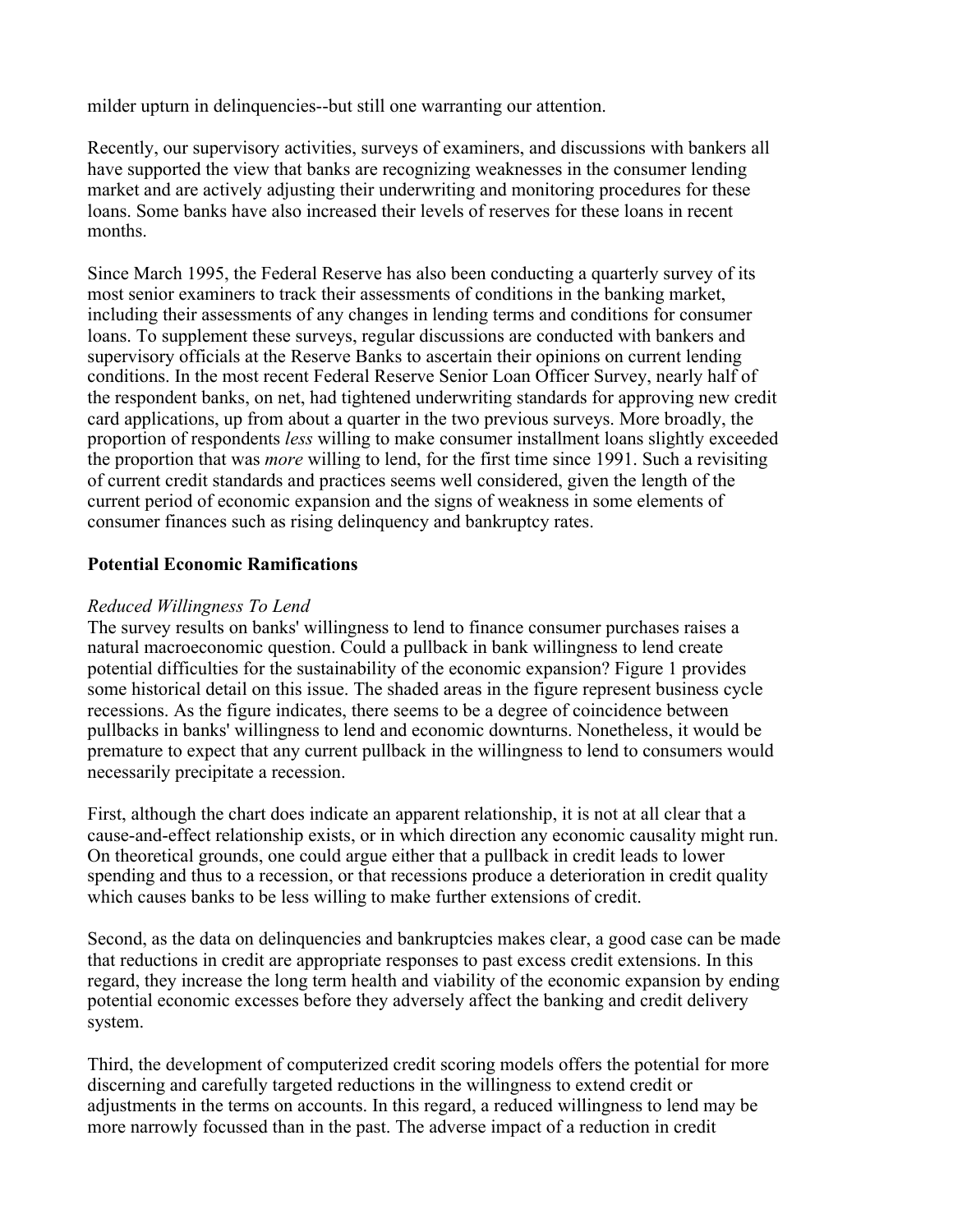availability might therefore be less in the present expansion than it has in the past.

Still, the potential for a systematic and widespread pullback in credit access is something that needs careful monitoring. Our first concern is that banks engage in safe and sound lending practices. As I mentioned earlier, we believe that they are. Thus, any regulatory or legislative mandate to reduce bank credit extensions to consumers is unnecessary. We also do not believe that the reduced willingness to extend credit at the current time is sufficiently widespread to create any significant macroeconomic risk to the expansion.

#### *Excessive Debt Service Burdens*

A second potential economic concern involves high debt service burdens (i.e. the amount a household must pay each month to cover their debt obligations). At some point, one would imagine that the cost of servicing rising levels of debt would absorb such a large chunk of consumers' disposable income that they would have no choice but to reduce current consumption. However, neither economic theory nor empirical evidence provides any good indication of the level at which debt service constraints begin to reduce spending.

Figure 2 shows the level of estimated debt service as a percent of disposable personal income over the past thirty years. While high, the current level of debt service payments is not out of the range of past experience. As conventionally measured, the level is now 16.9 percent, up from a cyclical low of 15.3 percent at the end of 1993, but below its peak of 17.6 percent at the end of 1989.

A number of developments have taken place recently which have affected this measure. First, the level of mortgage debt service has fallen by a full percentage point of disposable personal income, from 6.8 percent at the end of 1989 to 5.8 percent currently. This has been partially offset by a higher level of consumer installment debt.

Second, the use of auto leasing has expanded rapidly in recent years, in part acting as a substitute for taking out an installment loan to purchase an automobile. If one adjusts the measure of debt service burden for leasing, our staff estimates that we would now be about matching the previous peak in the debt service burden. Since the previous peak at the end of 1989, the effect of auto leasing has more than doubled, raising debt service payments by more than one percent of income currently versus just 0.5 percent of income in late 1989.

### *The Level and Distribution of Household Debt*

The balance sheet of the American household sector, taken as a whole, has improved substantially in recent years. The dramatic increase in the stock market, for example, has increased the financial assets of households by \$4.75 trillion since the end of the recession in 1991. Overall, household assets have increased by \$9.5 trillion, while household liabilities have risen \$1.5 trillion. This rise in aggregate household wealth has doubtless supported the level of consumption spending of recent years and allowed households to increase their consumption faster than their incomes have risen.

From an economic point of view, there is nothing wrong with consumers increasing their debt, per se. Increasing debt to finance long term investments such as housing, durables, or even education, may be prudent depending on one's individual circumstances. Furthermore, taking on debt may be a prudent means of maintaining consumption levels during a period when income is below one's expectations of its long term trend. As I shall argue later, this may be one reason for higher levels of consumer debt at present.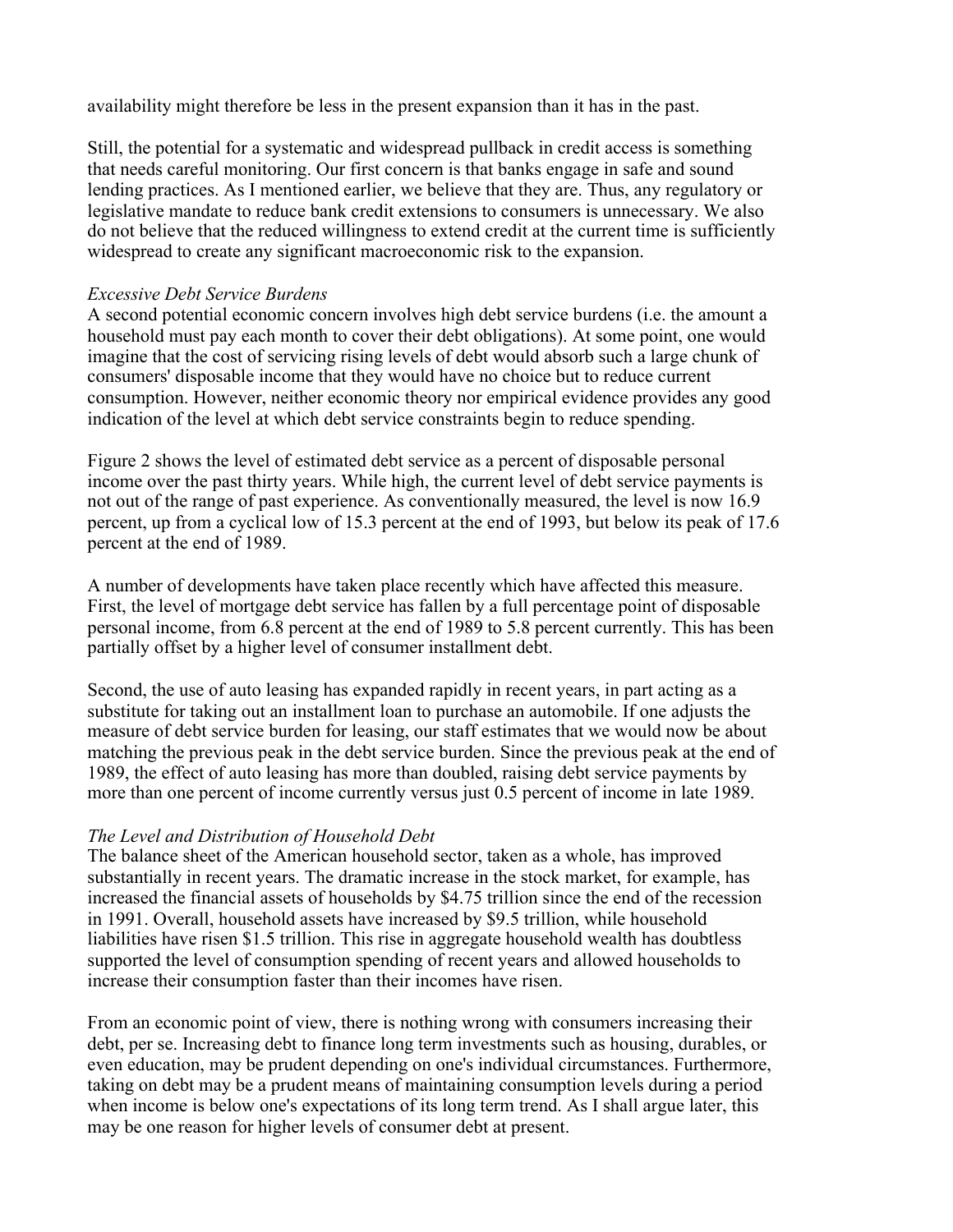Suffice it to say that there are good reasons for any individual American family to take on additional debt and it would be wrong for a Federal Reserve Governor to opine that some particular American family is too much in debt. Individuals know their own circumstances far better than any government official. But a look at disaggregated data provides insights into economic trends regarding the willingness of American families to add to their levels of debt.

Figure 3 combines information from the Federal Reserve's Survey of Consumer Finances (SCF) on the distribution of household debt with our estimates from the Flow of Funds accounts on the debt-to-income ratio of the American household sector<sup>1</sup>. We estimate that, on average, the household sector increased its debt-to-income ratio about 5 percentage points between 1992 and 1995. This was the result of a 2 percentage point increase in mortgage debt, from 59.8 percent of income to 61.9 percent of income and a 3 percentage point increase in nonmortgage consumer debt, from 16.9 percent of income to 19.8 percent of income.

Nevertheless, the survey data suggest some interesting trends in the distribution of this debt. Typically, households earning more than \$100,000 per year sharply reduced their debt levels between 1992 and 1995. The share of total household debt held by these households fell from one-third to one-quarter and this decline was particularly concentrated among households earning more than \$250,000 per year. These upper income groups experienced a decline in both the mean and median absolute level of debt outstanding, while all other income groups increased their debt.

The decline in the debt levels for these groups makes the rise in debt levels for other groups more striking. For example, households with incomes between \$50,000 and \$100,000 increased their rates of aggregate mortgage debt to aggregate income by about one-sixth and their corresponding consumer debt to income ratio by roughly 50 percent.

Of course, some households increased their debt substantially more than this, some not at all. The Survey of Consumer Finances does indicate a striking increase in the willingness to go into debt in the \$50,000 to \$100,000 income group. The proportion of survey households in this income group reporting credit card debt rose 13 percentage points, from 51 percent in 1992 to 64 percent in 1995, compared to a 4 point increase, from 44 percent to 48 percent for the whole population. Those holding installment debt such as auto loans increased from 52 percent to 59 percent in this income group while the proportion in the overall population with this type of debt was unchanged. Nearly 60 percent of the total increase in nonmortgage debt outstanding was assumed by households in this income group.

Debt increases for households earning under \$50,000 were also sizable. The increasing attractiveness of various types of financing tied to one's home produced a particularly large increase in the ratio of mortgage debt to income. It should be noted that although the mortgage debt to income ratio increased just 7 percentage points for households earning under \$25,000, compared to 10 to 11 percentage points for households earning \$25,000 to \$100,000, homeownership rates are much lower among this segment of the population. Adjusted for the lower level of homeownership rates among this income group, mortgage debt to income ratios increased more for these lower income groups than for the \$50,000 to \$100,000 income group. I might add that the rapid expansion of mortgage financing among low and moderate income groups is borne out by other data as well. We will not know for some time what the overall effect of this lending will be on default and delinquency rates.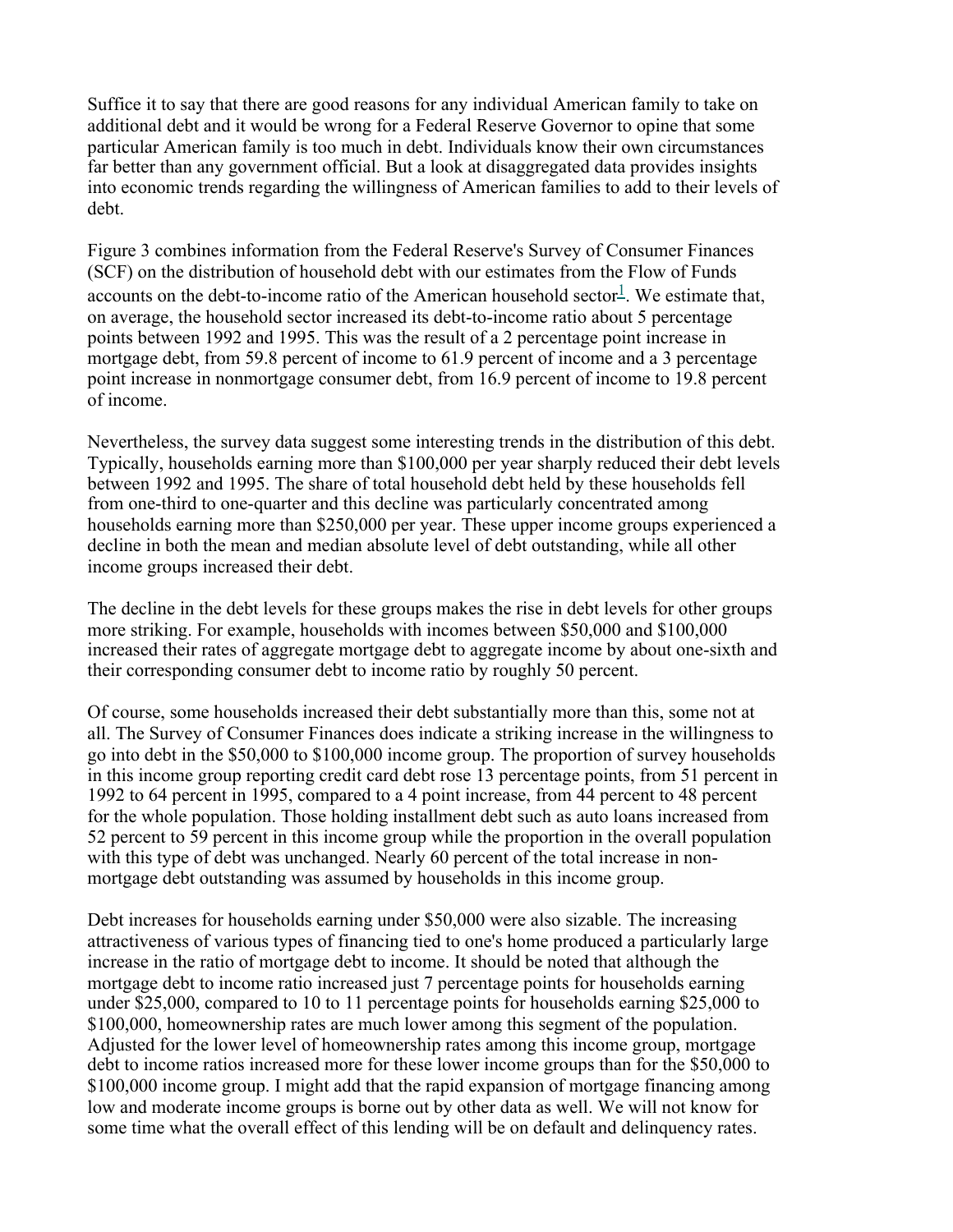But these data also show that, while some of the added credit extension during this period is to people in income groups that traditionally haven't owed much debt, the bulk is not. While overall debt levels increased for all groups earning under \$100,000, the only group to increase its relative share of such nonmortgage debt was the \$50,000 to \$100,000 income group. Thus, it is reasonable to conclude that the main reason for the household debt expansion of recent years is not so much an extension of debt to new households, but an increase in the debt levels taken on by fairly well-to-do segments of the population to whom being in debt (albeit not at these levels) is not an unusual experience.

From a macroeconomic perspective, we must therefore consider why these middle- and upper-middle-income households have increased their debt levels. Unfortunately, this is the type of question that will only be definitively answered in hindsight. I mentioned one likely explanation earlier. It is not at all unusual for these households to expand their levels of durable purchases and debt to finance these purchases. Consumer confidence is high, and up from levels earlier this decade, thus increasing demand. Thus, one possibility is that what we have experienced is a cyclical phenomenon linked to acquisition of consumer durables by relatively affluent households.

A related possibility is that households may be using their access to both mortgage and consumer credit to finance purchases of financial assets. The expectation of high returns in the stock market may have induced some households to borrow to finance these investments. Tax rules regarding both home mortgages and pension plans such as 401(k)s, may have made such purchases of financial assets with debt in which the interest is tax deductible particularly attractive. Whatever the economic performance of such a financial arrangement, consumers are reducing the liquidity of their balance sheets by such actions. I might also add, however, that our most recent Survey of Consumer Finances found little evidence to support this explanation.

Yet another possibility, consistent with both the data and economic theory, is that consumers' long-term confidence is high, but recent experience with earnings has been disappointing. Consumers might be choosing to cover what they perceive as a temporary reduction in their wages from their long-term trend through debt. During the three-year period discussed previously, the increase in wage and salary payments has constituted a smaller share of increased GDP than is usual during expansions. During these three years, increased wage and salary payments constituted only 44 percent of increased GDP, versus 47.2 percent during the 1981-1990 period. Stated differently, if wages and salaries constituted the same share of GDP in 1995 as they did in 1990, workers would have enjoyed about \$52 billion more in income that year.

Given that overall employment conditions are quite good, workers might reasonably expect this shortfall to be temporary. An economically rational response to this situation would be to borrow temporarily to maintain consumption levels with the expectation that the added debt would be repaid when wages rise to more normal levels. This theory comports with anecdotal concerns about corporate downsizings, which also lend anecdotal support to the sharp debt rise in the \$50,000 to \$100,000 income group. An open question remains as to whether this wage shortfall is indeed temporary. The comparatively poor performance of labor productivity in recent years is not an encouraging sign. On the other hand, as Chairman Greenspan has noted before this committee, there are reasons to expect that we may not be measuring the impact of new technologies on our economy appropriately.